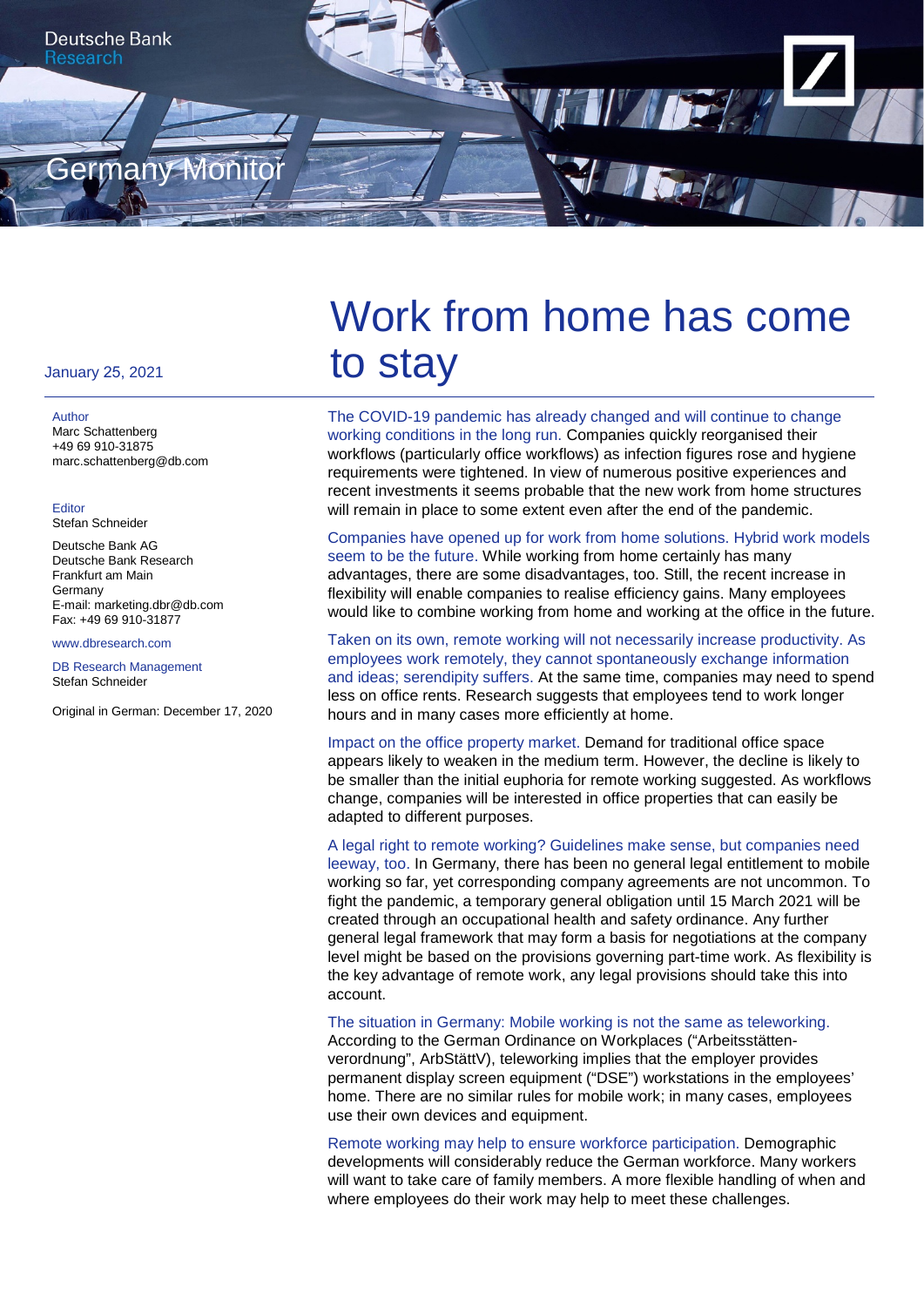

# The COVID-19 pandemic has already changed and will continue to change working conditions in the long run

As infection figures rose and social distancing rules were tightened, many companies found that their premises simply did not meet the new requirements. In response, they had an unprecedented number of employees work from home. Before the pandemic, remote work tended to be a topic of individual agreements between employers and workers. COVID-19, however, has caused a quick and widespread shift towards working from home, provided that employees' individual roles allow it. In fact, remote work became indispensable for many parents, as childcare facilities closed and their children were not allowed to go to school anymore. Moreover, working from home is a safer option for employees whose health is already compromised. Surveys have shown that many employees feel that remote work is more efficient. They feel less stressed, not least because they do not have to commute to work.

At the same time, office floors in traditional office buildings are empty, but continue to cost the companies money. The expansion and operation of the communications infrastructure also leads to additional expense. Employees no longer exchange information quickly and informally at the office, but at regular virtual meetings. Spontaneous conversation, in which ideas and inspiration are exchanged, has become considerably less frequent.

Nevertheless, companies seem to have managed the shift to remote working quite well. So are we heading for an office property market crash? Office prices and rents steadily trended upwards before the pandemic. As mobile working becomes more popular, the cycle seems to be in danger of ending soon.

However, things are not quite as simple as that. During the pandemic, working from home is doubtless an ideal way to minimise infection risks, both from employees' and employers' vantage points. However, once the crisis is over, the key question is whether and to what extent people will want to continue with remote working. There are many arguments both in favour and against remote working, from potentially lower expenses for office space to data protection issues or workplace ergonomics. In view of the current temporary "work from home obligation", the political discussion on a general right to work at home is likely to gain momentum again, especially with the upcoming election campaign in Germany.

Quite apart from the fact that not all professional activities can be reliably performed at home, there is one major question: Companies certainly benefit from efficiency gains if their employees work from home. But are employees sufficiently rewarded by more spatial and temporal flexibility or should companies provide additional compensation?

# Working from home before and during the crisis – employers have a duty of care toward employees

During the first wave of the COVID-19 pandemic in particular, the number of remote workers jumped. Before the pandemic, roughly 13% of all German employees worked at least occasionally from home. However, this percentage covers all types of working from home. In this article, the term "working from home" will mean "remote working" or "teleworking", unless stated differently. It refers mostly to EDP-supported workflows, which may be completed outside the company (including from home), provided that the necessary infrastructure is in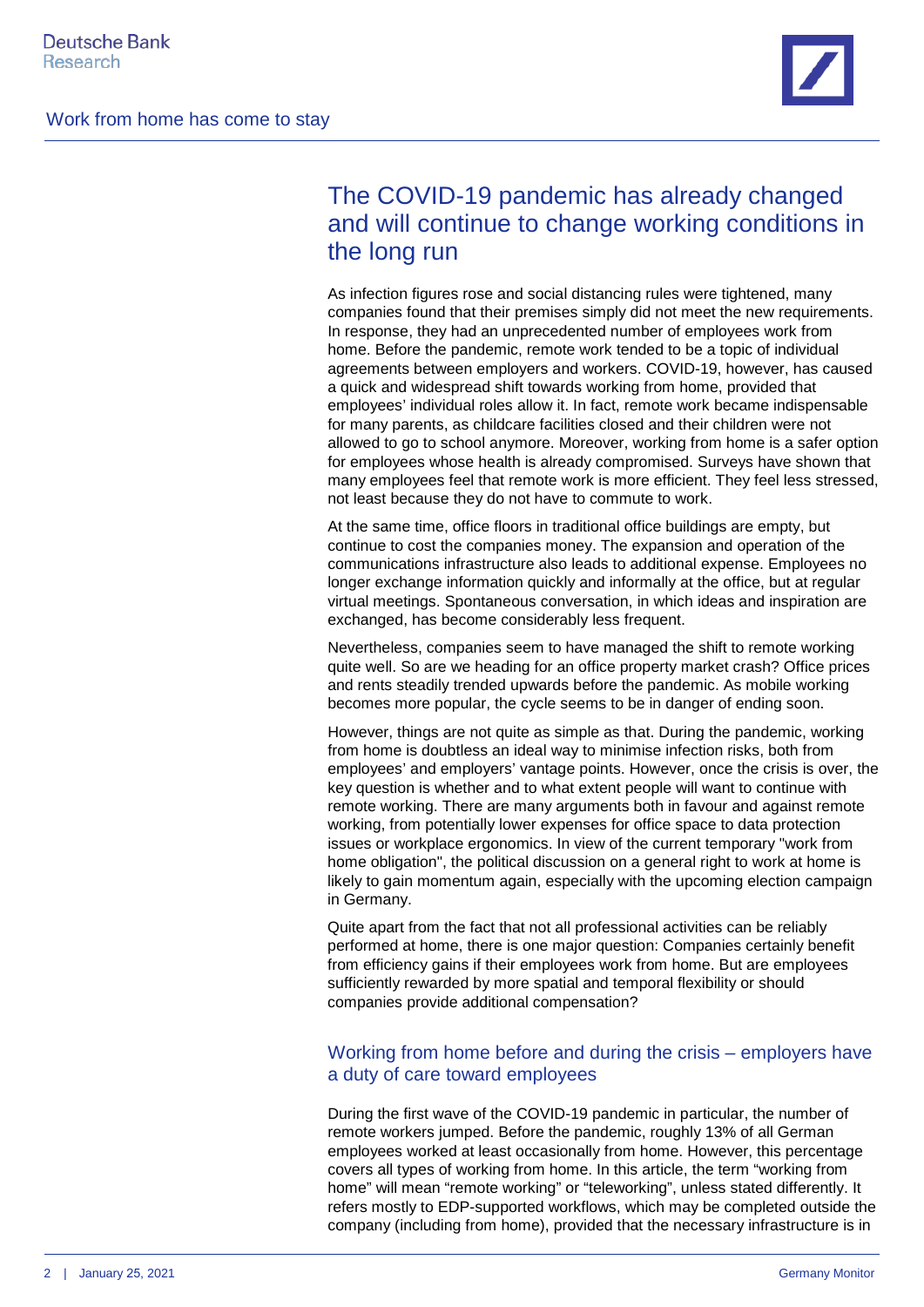

IAB: Number of remote workers up by c. 20% during the COVID-19 pandemic

| Percentages        |       |       |      |
|--------------------|-------|-------|------|
| Comparison 2019/20 | Total | Women | Men  |
| Still not wfh      | 45.7  | 40.2  | 47.7 |
| Still wfh          | 30.9  | 28.8  | 31.6 |
| Newly wfh          | 19.6  | 27.8  | 16.7 |
| No longer wfh      | 3.8   | 3.2   | 4.0  |
|                    |       |       |      |

wfh = working from home

Source: Institute for Employment Research (IAB)



place. According to a representative online survey by the Bavarian Research Institute for Digital Transformation, 43% of those who had an internet connection at home worked at least occasionally from home in March 2020 – up from 35% directly before the pandemic. A telephone survey by Bitkom, the German digital association, painted a similar picture: 49% of the respondents said in March that they worked full-time or part-time from home. About one-third of them had not worked from home before the pandemic. These figures are in line with longitudinal data by the Institute for Employment Research (IAB), which show that about 50% of all employees worked at least occasionally from home in April/May 2020 (2019: 35%)<sup>1</sup>. Roughly one-fifth of them had started to do so due to the pandemic. The results of a Randstad/ifo survey among HR managers are even clearer. According to this survey, 61% of all employees worked from home in Q2 2020, compared to 39% before the pandemic. Three-quarters of the companies polled in the April ifo survey said they had expanded their remote working options in response to the crisis. According to the ifo Institute, 76% of all companies enabled their employees to work from home, up from 51% before the pandemic. Those who had already offered remote working options before the crisis saw the percentage of employees working from home rise from 18% to 42%. On average, 60% of all working hours were spent at home (up from 33%).

These figures are evidence of the major structural shift caused by the new conditions. Digitisation boomed above all in those sectors where it is relatively easy to work at home. According to Alipour et al. (2020)<sup>2</sup>, about 56% of all employees in Germany had the option of working from home by mid-2020. Depending on their roles, however, there may be considerable differences between the individual sectors.

In a representative survey by DAK-Gesundheit, a statutory health insurance provider, 80% of bank and insurance employees said that remote working options had been "suddenly expanded". The percentage of remote workers amounted to just above 70% in the public sector or the chemical industry; as expected, it was lowest in the social and healthcare sectors, at 35% and 29%. The coronavirus pandemic seems to have worked as a catalyst for remote working solutions.

### German employers have a duty of care toward employees

During the COVID-19 pandemic in particular, the massive expansion of remote work has enabled German employers to comply with their duty of care towards their employees pursuant to section 618 of the German Civil Code and to reduce health risks for their employees at work and during their commute. Moreover, the rules on [SARS-CoV-2 work protection standards](https://www.bmas.de/DE/Schwerpunkte/Informationen-Corona/Arbeitsschutz/arbeitsschutz-massnahmen.html;jsessionid=D656C8DE4BBC718A9E364BB005E990BC.delivery1-master) were refined in August 2020 and then again in January 2021. The new requirements in terms of minimum distances, social distancing and hygiene practically forced companies with closely packed open-plan offices to have their employees work from home whenever possible.

Seeing that COVID-19 infection figures ballooned again during winter 2020/21, remote working will remain a key infection protection measure for the foreseeable future, at least until infection numbers decline again. The health situation will probably remain tense until a vaccine is broadly available or a large percentage of the population has been vaccinated. The recent news suggest that this will be the case in second half of 2021.

<span id="page-2-0"></span><sup>1</sup> Frodermann, Corinna, Philipp Grunau, Tobias Haepp, Jan Mackeben, Kevin Ruf, Susanne Steffes, and Susanne Wanger (2020). Online survey of employees: How Corona has changed everyday working life. IAB Brief Report, 13/2020. Nuremberg.

<span id="page-2-1"></span><sup>2</sup> Alipour, Jean-Victor, Oliver Falck, and Simone Schüller (2020). Working from Home during the Pandemic and the Post-Crisis Implications. ifo Schnelldienst 2020, 73, No. 07, pp. 30 -36.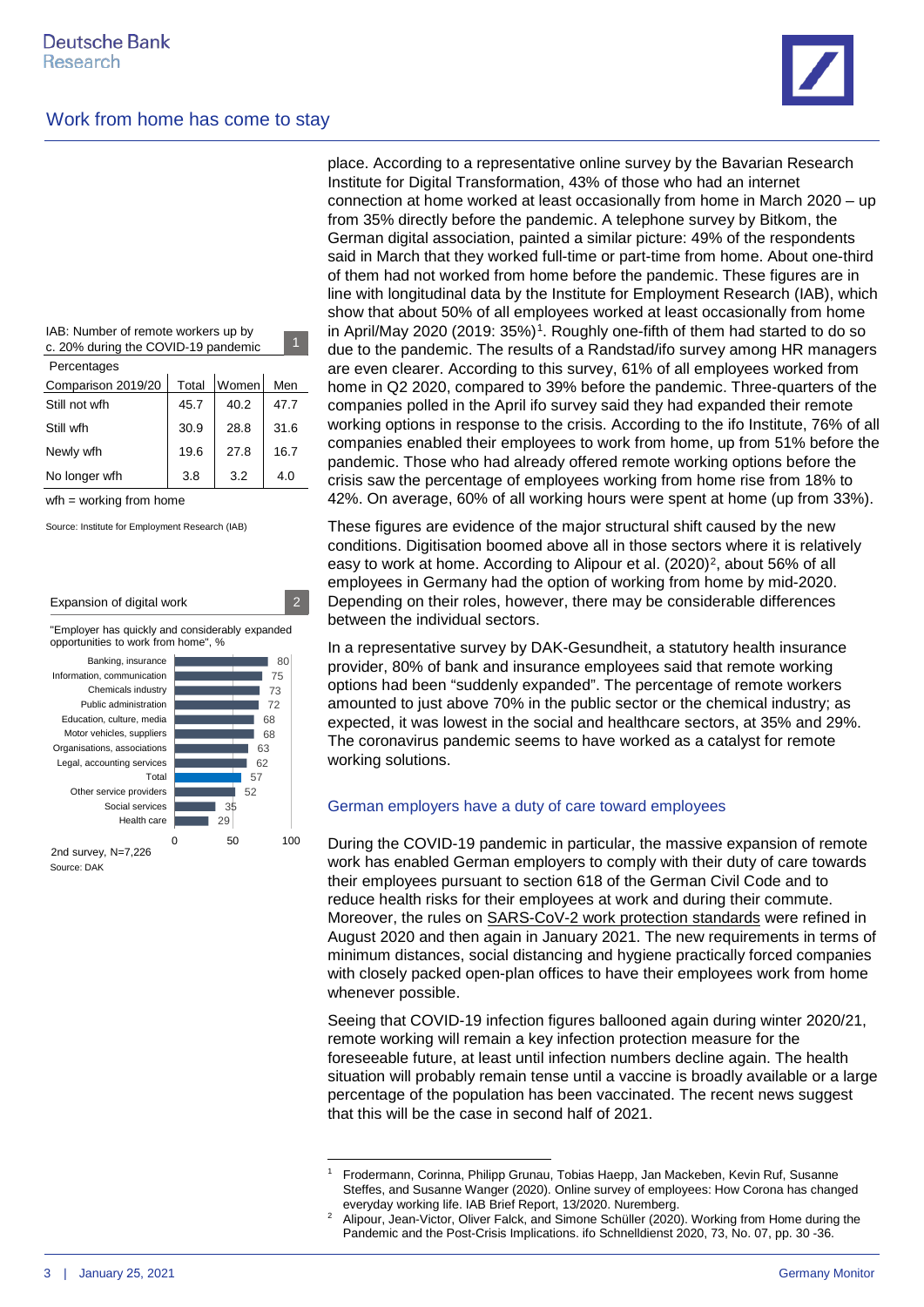

# Pragmatic solutions for mobile working until now; first calls for compensation for widespread mobile working have emerged

Overall, companies and employees obviously realise their joint interest in safe work procedures and act accordingly; they have responded pragmatically and found cooperative organisational solutions. Nevertheless, if remote working becomes more widespread, we are likely to see a discussion about the details. Employees have started to call for a compensation for their mobile-work-related expenses, in particular for the use of privately owned equipment (such as laptops, monitors or office chairs). Alternatively, they are asking employers to provide such equipment. In Germany, such demands apply above all to mobile working solutions, as employers are by definition obliged to provide any equipment for so-called teleworking. Employees have also asked for ergonomic office chairs and contributions for their general ancillary expenses, particularly in case that remote working becomes the "new normal" even after the pandemic.

### Lump-sum tax allowance for mobile work has defused tensions

The amendments to the annual tax law 2020 included a so-called ["lump sum tax](https://www.bundestag.de/dokumente/textarchiv/2020/kw51-de-jahressteuergesetz-2020-812872)  [allowance for mobile working"](https://www.bundestag.de/dokumente/textarchiv/2020/kw51-de-jahressteuergesetz-2020-812872)**.** For 2020 and 2021 at least, the German parliament has defused tensions in the discussion about compensation for additional expenses related to working from home. The decision foresees a lump-sum tax allowance of EUR 5 per day for remote working up to a cap of EUR 600 per year. This is equivalent to a considerable tax relief for employees. The Federal Ministry of Finance estimates the total fiscal cost at about EUR 1 bn.

So far, any employees who wanted to claim tax relief for a study at home, but were provided with a regular workstation at the company's office had to meet strict criteria. The study had to be a separate room and had to be used (almost) exclusively for professional or corporate purposes. Provided that the study is indeed a separate room, any expenses are tax-deductible in full only if employees work at home for at least three out of five working days per week. If they work at home only for two days a week, the potential deduction is capped at EUR 1,250 per year (lump sum). Couples who jointly use the study are allowed to deduct double the allowance. Before the easing of deductibility, it was impossible to claim tax relief for any work done in a "study corner" or at the kitchen table. Nevertheless, even if employees did not have a separate study, they were able to deduct some expenses for remote working from their tax debt, for example any spending on equipment, such as laptops, desks or office chairs, on office materials and a percentage of telecommunications and training expenses.

### Expenses for work done at the kitchen table are now tax-deductible – up to a certain limit

The amended provisions will apply to those who have not fulfilled the requirements for a tax-deductible study so far. The lump-sum allowance for remote work is treated like any other allowance for income-related expenses, which has led to some criticism. As people work from home, they cannot deduct commuting expenses any more. This means that, for some, the tax debt may exceed the maximum lump-sum deduction for remote work (EUR 600). Still, the tax allowance for commuting is meant to cover actual expenses, and working from home does not require a commute. Taxpayers would benefit excessively if the lump-sum allowance for remote work was granted on top of the lump-sum allowance for income-related expenses. Moreover, employees can deduct up to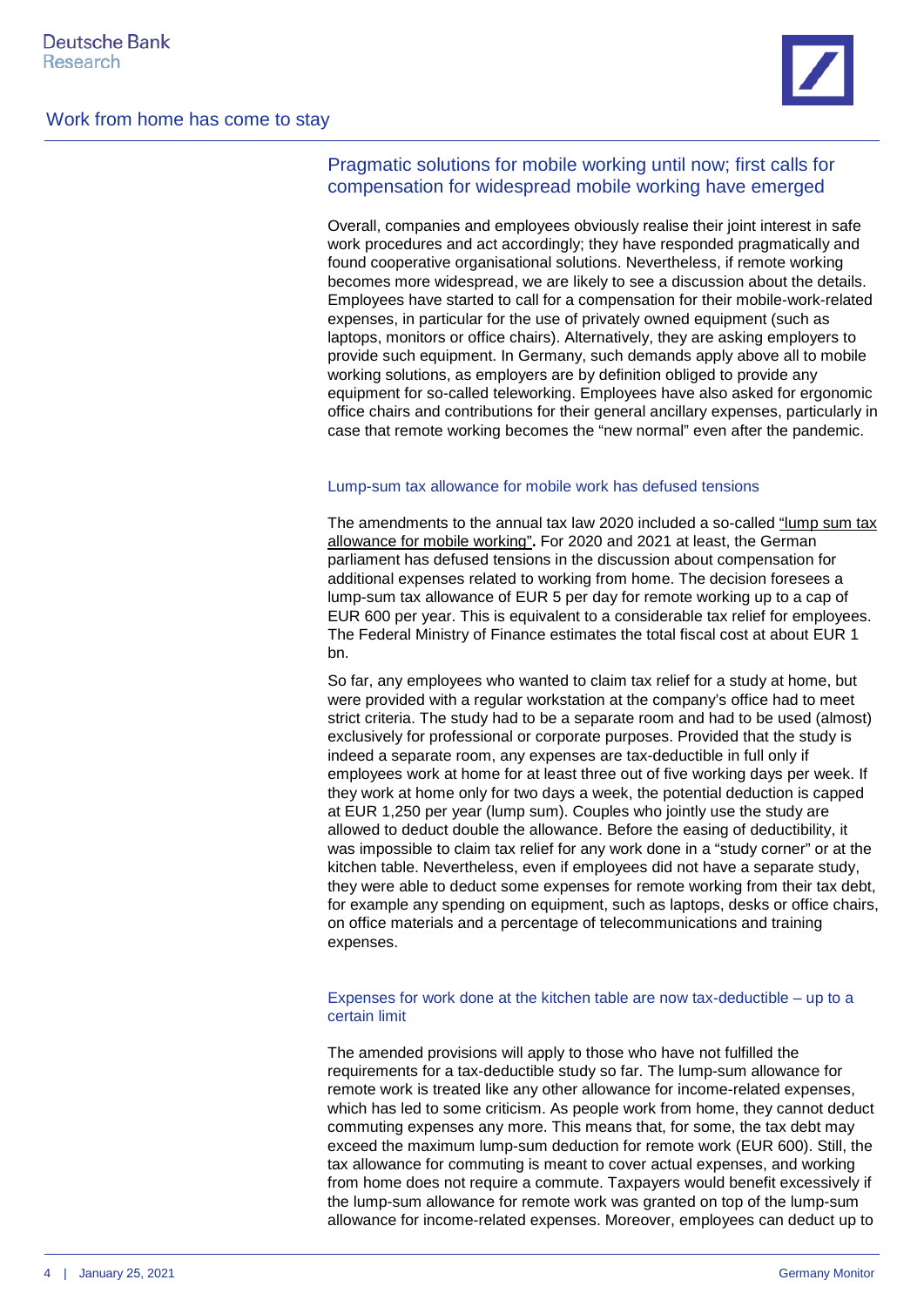

EUR 800 (plus VAT) from their tax debt for the purchase of any equipment which they mostly (i.e. to at least 90%) use for professional purposes, such as computers, monitors, desks or specialist literature. This deduction is possible in the year of the purchase.

### More flexible working hours are a major benefit

Many employees quite like their new-found liberty of working where and when they want to. Above all, they do not need to spend time on commuting, and in any case, it probably becomes easier to reconcile professional and private life. While time and cost saving effects are measurable, the main benefit is probably that people can more freely dispose of their time. According to the microcensus 2016, almost half of all German workers spend up to 30 minutes on their commute to work (one way). This sums up to one hour of commuting each day. Workers may already be stressed by the traffic when they arrive at the office. And if they have to drop their children off at school or kindergarten, the demands on their time are even higher. Working from home may reduce stress and result in more flexible working hours.

### Tax relief for remote working until the end of 2021

This is the background for any negotiations between employers and trade unions, be it at a general or at company level. In addition, only part of a company's workforce will have the option of working from home; this depends on the employees' individual tasks and functions. In the short term, the recent tax-law amendments will considerably reduce the financial burdens for employees who work from home. In all probability, employers and trade unions could agree on additional compensation schemes at the company level before the amended provisions run out by end-2021. Companies are likely to use attractive remote working options to keep, motivate and gain talent.

## Companies have opened up for work from home solutions; hybrid work models seem to be the future

Companies' plans and employees' hopes for the time after the COVID-19 pandemic reflect their favourable experience with remote working. In Q2 2020, 64% of the HR managers surveyed by Randstad and the ifo Institute said that they planned to use more web conferences in the future. 47% of the HR managers wanted to extend mobile working options further, and another 18% said they would keep the status quo. A Deloitte survey conducted in November led to a similar result. 66% of the participating CFOs said that they would try and expand mobile working options in the future. These figures are in line with the results of a survey of the Fraunhofer Institute for Industrial Engineering (IAO). Almost 500 companies were surveyed, with 42% of the participants saying that they planned to expand mobile working options and 13% wanting to keep the status quo.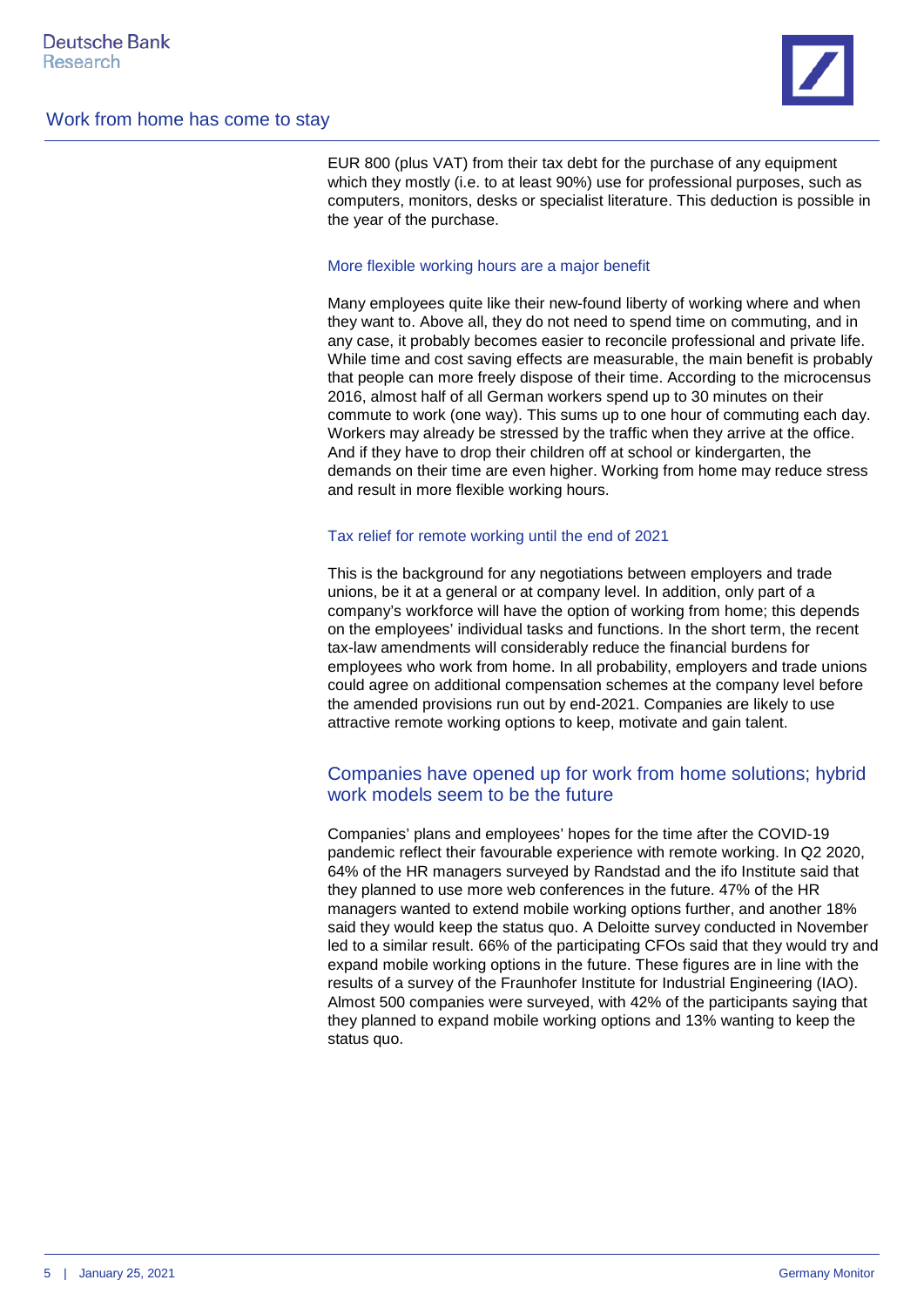3



Scenario for a structural shift: 50% of office employees work from home for two days a week

Assuming that, after the pandemic, office employees work 40% of their total working hours at home (instead of 10% before the pandemic), the number of "office days" will decline from 162 to 120 per year, i.e. by about 26% per employee. Let us assume further that 50% of all office workers are given the option of mobile working. In that case, demand for office space will decline by 13%. If tenancy agreements are concluded for 10 years on average and if 10% of all agreements run out each year, demand for office space will decline by 1.3% compared to the pre-pandemic level.

Outcome 1: This is equivalent to c. 2.4m sqm per year. By contrast, roughly 1m sqm in office space was additionally rented out every year between 2009 and 2019 in the 126 cities studied. Overall, demand for office space is therefore likely to decline by 3.4m sqm per year, which means a substantial drop in rents and prices.

Outcome 2: Under these circumstances, it is likely that workers will perform routine tasks at home and use their time at the office to exchange ideas, communicate and foster the corporate culture. This will require more space per capita – a development that should offset the drop in demand to some extent. Fewer business trips will also prop up demand for office space and cushion the potential shock.

47% of the managers have lowered their reservations against mobile working compared to their pre-pandemic stance. Nevertheless, 40% say that "management at a distance" requires some training.

These statements are hardly surprising, seeing that many companies have meanwhile procured the necessary equipment and employees have gained routine in using it.

### Mobile working may lead to corporate cost savings

Cost considerations will probably be another reason to make managers more willing to accept mobile working; after all, expenses will decline if less office space is necessary. Please see our study ["Working from home: Be careful what](http://www.dbresearch.de/PROD/RPS_DE-PROD/PROD0000000000512075/Arbeitswelt_der_Zukunft:_Ist_das_Homeoffice_wirkli.PDF?undefined&realload=wMmDv5e4t%7E1Hy19mCBeeniL4ZbeoyTRBkR1Zy4rA9xaYidJIWpxMjU28kZk%7EfbCbTC%7EIhXAc6EQ=)  [you wish for"](http://www.dbresearch.de/PROD/RPS_DE-PROD/PROD0000000000512075/Arbeitswelt_der_Zukunft:_Ist_das_Homeoffice_wirkli.PDF?undefined&realload=wMmDv5e4t%7E1Hy19mCBeeniL4ZbeoyTRBkR1Zy4rA9xaYidJIWpxMjU28kZk%7EfbCbTC%7EIhXAc6EQ=) for more details on this aspect. A look at the German market, with its roughly 15 million office workers, shows that any potential savings would be highest in large cities. However, this is probably where employers will want to keep large offices, for example as company headquarters. Nevertheless, some efficiency gains are possible. For example, companies may introduce smart office solutions, which will enable employees to share desks, as some workers will work from home on any day of the week. In addition, even these cities always have secondary locations, so that companies may rent offices more cheaply. Overall, uncertainty on the office market is high for now.

Both recent employee surveys and company announcements suggest that hybrid work models will become popular in the near future. Provided that their roles and tasks allow it, employees may regularly work from home for one or two days a week in the future. Widespread, permanent mobile working seems unlikely, however, not least because people's homes are not suitable for that purpose. Housing markets are tight in many cities, which is why employees may find it difficult to move to a bigger apartment, be it because such apartments are not available at all or because they are too expensive.

While demand for traditional office space is indeed likely to weaken in the medium term, the decline will probably be smaller than the initial euphoria for remote working suggested. As workflows change, companies will be interested in office properties that can easily be adapted to different purposes. Digitisation will lead to additional changes in the medium term.

Expenses for work-related travel will probably decline considerably as well. The corona-induced digitisation boom has quite literally improved the mutual visibility of many teams. Virtual meetings are certainly a way to reduce travel costs, particularly for global companies. Online meetings are a good option at the regional level, too, unless people need to be present in person. As a positive side effect, the carbon footprint of these business processes will shrink.



Sources: Fraunhofer IAO, Deutsche Gesellschaft für Personalführung DGFP e.V.

| Breakdown of working days |                      |           |  |
|---------------------------|----------------------|-----------|--|
|                           | pre-                 | post-     |  |
|                           | COVID-19<br>COVID-19 |           |  |
| Annual                    | 250                  | 250       |  |
| - Sickness                | 10                   | 10        |  |
| - Holiday                 | 30                   | 30        |  |
| - Travel                  | 30                   | 10        |  |
| = Office days             | 180                  | 200       |  |
| Working from              | 18                   | 80        |  |
| home                      | $(=10\%)$            | $(=40\%)$ |  |
| <b>Traditional</b>        | 162                  | 120       |  |
| office                    |                      |           |  |

Source: Deutsche Bank Research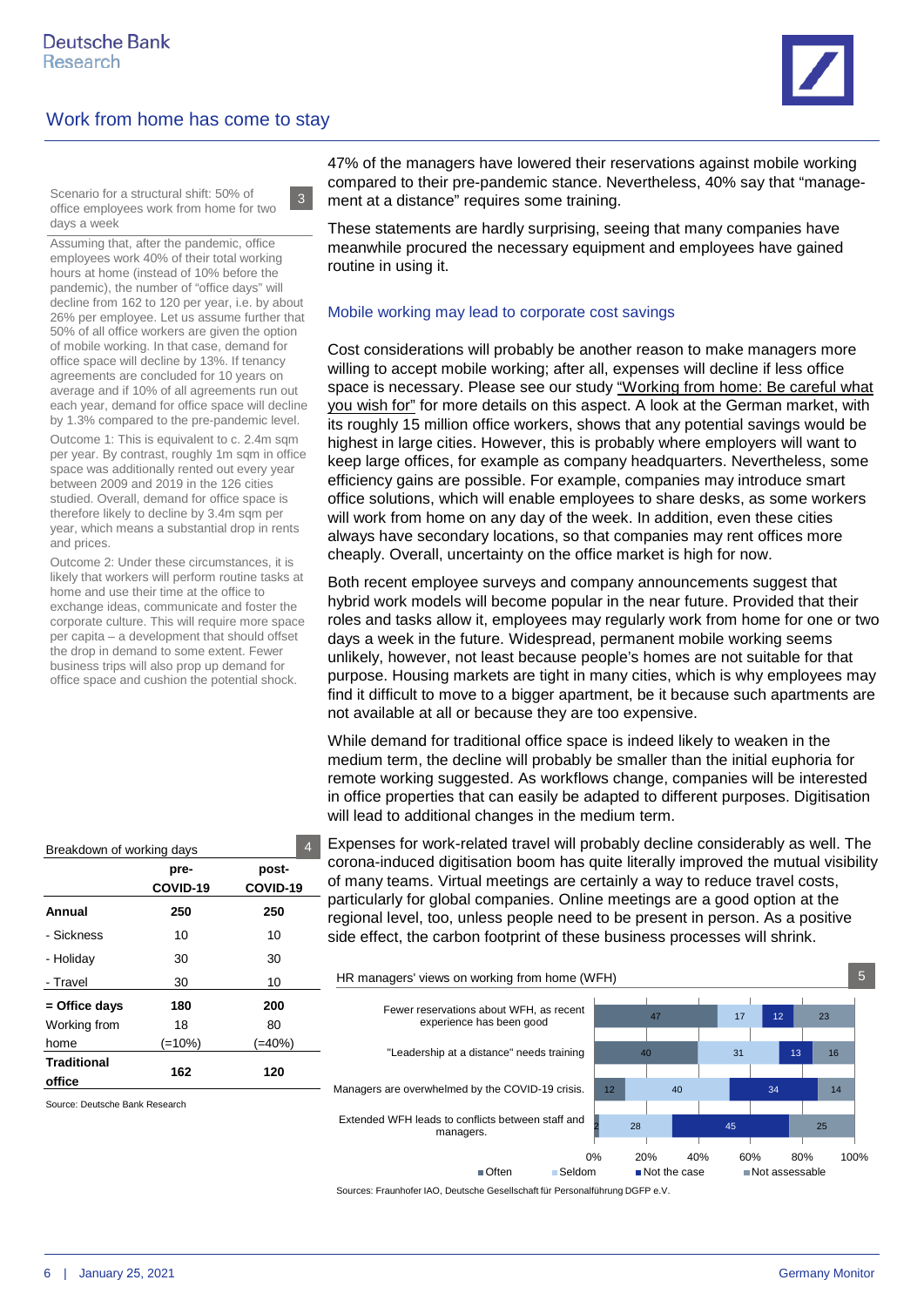

#### Desired proportion of work from home after the COVID-19 pandemic 6

Employees subject to social security contributions (aged 16 and older) working from home (WFH), %



Sources: IZA, BMAS

### Working from home: The HR vantage point

Working from home (be it mobile or teleworking) is an interesting issue for HR departments for several reasons. First, it may be a good option to provide employees with an environment in which they can really come into their own, to the advantage of both themselves and their employers. Giving people more choice among workplaces may enable them to get things done at the place where they work most efficiently. Teams, however, may have to overcome a challenge; they will need to find the optimal balance between more workplace flexibility, which may improve efficiency, and the necessary structures for an exchange of ideas.

Surveys have shown that employee satisfaction rises if people can work from home, not least because they feel they are more productive. A study by DAK-Gesundheit found that 56% of 2,100 employees who regularly work from home say that they are more productive at home than in the office. Moreover, staff fluctuation appears to decline if people can work at home. This may help to reduce recruiting expenses and the loss of knowledge. At the same time, shifting the workplace to the home may also suggest that the tasks can be outsourced to external platform or temporal workers. Moreover, the advantage of less staff fluctuation may wane once more and more employers offer their workers a remote working option.

### Employees want to keep their newly won flexibility

Surveys have shown that a majority of employees would like to keep the new possibilities of working from home even after the pandemic. Take, for example, the results of a survey<sup>[3](#page-6-0)</sup> taken for a short analysis on behalf of the German [Federal Ministry of Labour and Social Affairs](https://www.bmas.de/SharedDocs/Downloads/DE/Thema-Arbeitsrecht/kurzexpertise-homeoffice.pdf;jsessionid=EA9B1D1758589E8328FD4DE1A32A7E8C.delivery2-replication?__blob=publicationFile&v=4) (Bundesministerium für Arbeit und Soziales, BMAS). 93% of the survey participants who worked from home in July and August 2020 said that they wanted to continue to do so after the pandemic. The percentage dropped to 88% among those who had not used mobile working before the COVID-19 crisis. Furthermore, just above two-thirds of the respondents said they wanted to work from home only "several days" a week. Permanent mobile working appeals only to 15% of those who had already gained experience with the concept before the crisis and only to 5% of those who started to work in a mobile office during the pandemic. 15% of experienced mobile office workers and 26% of newcomers said that they wanted to work at home "several days per month". This suggests that most employees prefer a hybrid model, under which they work from home for one or two days a week. It is therefore no surprise that employees attach much importance to their potential employer's mobile working offers. There are only minimal differences between the employees with different degrees of education. However, there was a gap between those who had already gained experience with mobile working before the pandemic and those who had not. Experienced mobile workers regard mobile office options as "very important" (58%) or "quite important" (35%). The percentages dropped to 32% (very important) and 42% (quite important) for newcomers. The difference may be explained by habituation and learning effects. It seems plausible that those who already worked from home before the pandemic tend to appreciate such options more than their less experienced colleagues.

<span id="page-6-0"></span><sup>3</sup> Bonin, Holger, Werner Eichhorst, Jennifer Kaczynska, Angelika Kümmerling, Ulf Rinne, Annika Scholten, and Susanne Steffes (2020). BMAS Kurzexpertise. Verbreitung und Auswirkungen von mobiler Arbeit und Homeoffice.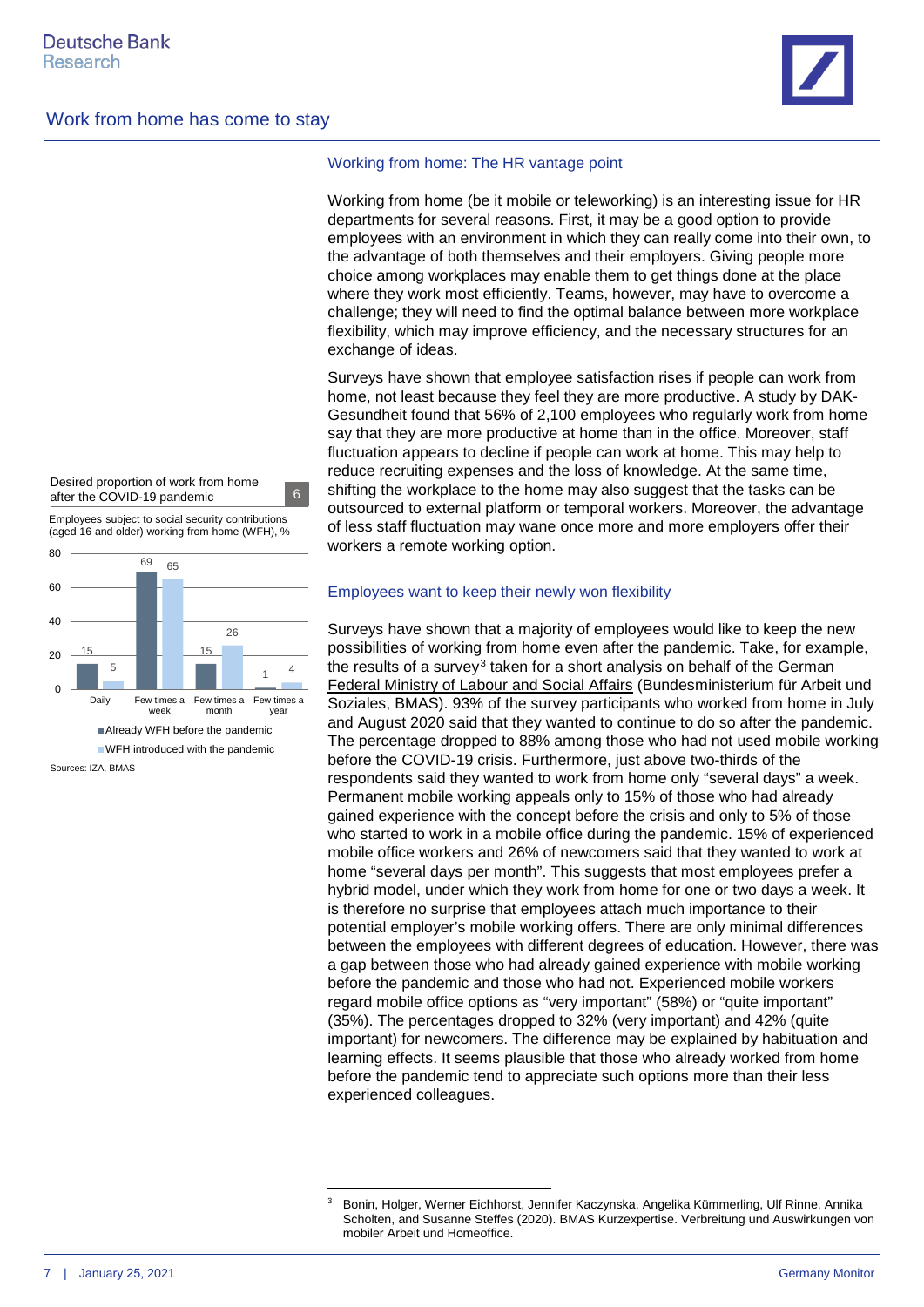



### Hybrid work models – the best of both worlds

Despite the enthusiasm for newly won flexibility in terms of working places and hours, mobile working has some disadvantages, too. For that reason, many employees prefer a mix of traditional office work and working from home. First, living spaces are often not ideally suited for working, and the technical equipment may be less than optimal. As employees were unexpectedly sent home, many set up a makeshift office at the kitchen table or at a desk which was quickly bought and put in a free corner in their apartments. All in all, private homes are often not the best environment for a permanent workstation. This applies in particular to comparatively small and expensive apartments in many metropolises – and the situation becomes even more difficult if two people want or need to work from home at the same time. There is often no separate study. In addition, the equipment used for mobile working often does not meet ergonomic standards. Many companies have already provided their employees with the necessary equipment or given them money to procure it. Still, much remains to be done, even though professional equipment expenses are taxdeductible in Germany.

Beyond these physical obstacles, people may feel that they are to some extent shut off from general communication at work and that the boundaries between professional and private life start to get blurred. As a result, working hours may increase and the overall stress level may rise. Working from home requires people to organise themselves better and to communicate better, particularly since there is no personal contact. In addition, family members may not be used to the employees' working hours and may distract them from their tasks; just think of family members popping up in the background of video conferences. Depending on the worker's particular role, a balanced mix of working at the office and from home seems preferable. This might be helpful for both companies and employees.

# Taken on its own, remote working will not necessarily increase productivity

When it comes to measuring the impact of mobile working on productivity, many researchers quote the study by Bloom et al.  $(2015)^4$ . This study is based on a 9month experiment concerning productivity, which was conducted in 2010 and 2011 in cooperation with a large Chinese travel agency call centre. It is important because it is one of the first randomised studies on this issue. Overall, the productivity of the employees who worked from home exceeded that of its peer group at the office by 13%. However, a closer look reveals an important detail, which is borne out by recent surveys conducted during the coronavirus crisis. A considerable share of the positive effect was due to the fact that employees worked 9% more per shift when they were at home; they took fewer breaks, and fewer days were lost to illness. Efficiency, as measured by processed calls by minute, was up only 4%. Nevertheless, the gain is remarkable. The employees said that the increase in efficiency was largely due to the quieter work environment, which enabled them to process customers' requests with fewer further inquiries.

At the company level, the shift from the call centre to people's homes resulted in a major productivity gain of 20 – 30%, mainly because less office space was needed, employees became more productive (see above) and staff fluctuation declined. Overall, the positive impact on corporate output stems not only from

<span id="page-7-0"></span><sup>4</sup> Bloom, Nicholas, James Liang, John Roberts and Zhichun Jenny Ying (2015). Does working from home work? Evidence from a Chinese experiment. The quarterly journal of economics 130(1), pp. 165-218.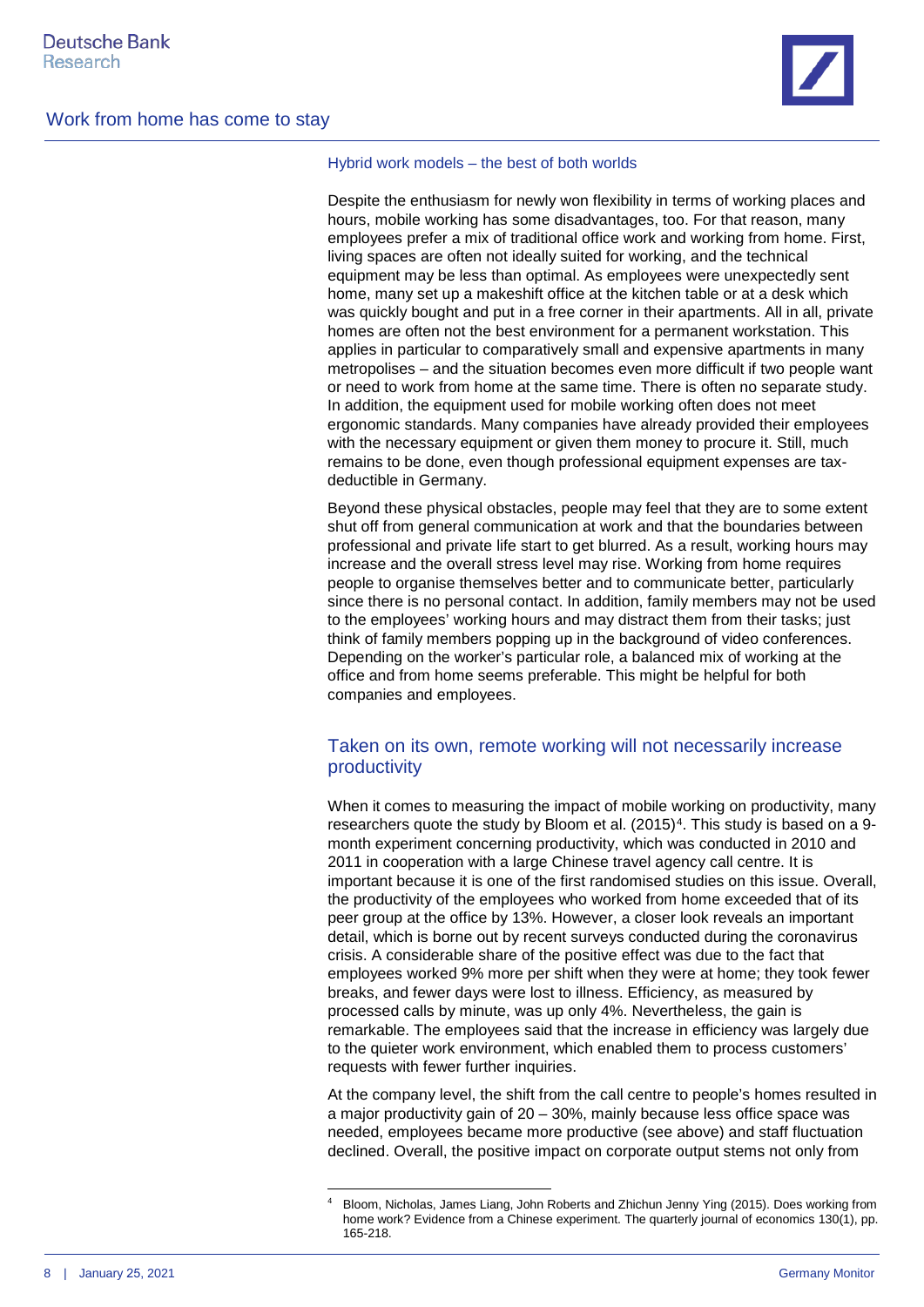higher efficiency; much of it is due to the fact that employees work more and skip breaks. At the same time, employees are more content if they can work from home, and the number of notices declined by 50%.

### Communication and exchange of information as a challenge

The study by Bloom et al. clearly shows that mobile working may help to increase productivity; on the one hand, labour and capital costs decline, and on the other, efficiency improves. However, this outcome requires a highperformance IT infrastructure. At the same time, it is necessary to counteract potential deficits which may arise from the fact that employees are no longer all in the same place. Communication and the exchange of information may suffer, and employees may lose sight of overarching tasks and corporate goals.

It is still unclear how mobile working affects team productivity, even though initial experiences appear promising. Still, it is by no means certain that short-term gains will remain in place in the long term. In particular, productivity may deteriorate if new colleagues need to be included in the team, and it may become more difficult to develop and nurture the corporate culture, both at the team and the company level.

As we have explained above, working conditions at home are not always ideal, which means that productivity will not necessarily improve. Still, learning effects may offset these disadvantages over time. Overall, the quick, simultaneous and far-reaching shift towards mobile working presents new challenges for the relationship between managers and employees. At the same time, employees may be more motivated and content. This effect is non-negligible and may play quite an important role for the success of the organisational shifts. As of yet, there is little comprehensive data on how working from home affects productivity at the corporate level. We are likely to see additional research, in particular on the impact on the economy as a whole.

### Working from home hinders spontaneous exchange of information – serendipity suffers

Working from home reduces accidental contact between colleagues at the office. While this is obviously desirable during the pandemic, it also prevents a spontaneous, but often inspiring exchange of ideas and information within the company and reduces serendipity. Just imagine Google founders Brin and Page had not met at Stanford University in 1995 and developed their first search engine. Or think of [Murray Sargent and David Weise.](https://news.microsoft.com/2000/09/10/i-found-a-cool-little-problem-that-i-just-couldnt-resist-solving/) They met accidentally in 1988 and started to discuss storage restrictions – a key moment for Microsoft, which paved the way for Windows 3.0. While these examples are somewhat extreme, one thing remains true: if numerous employees usually work from home and do not bump into each other anymore, companies' innovativeness may suffer. During the COVID-19 pandemic, online conference tools may help to get a grip on the problem.

## A legal right to remote working? Guidelines make sense, but companies need leeway, too

In Germany, there has been no general legal entitlement to mobile working so far, yet corresponding company agreements are not uncommon. Still, not all companies offer mobile work options. In the context of the fight against the pandemic, the Conference of Länder PMs of 19 January 2021 determined that, in view of the current situation in Germany, a further reduction of contacts in the work environment is necessary. To this end, the Federal Ministry of Labour and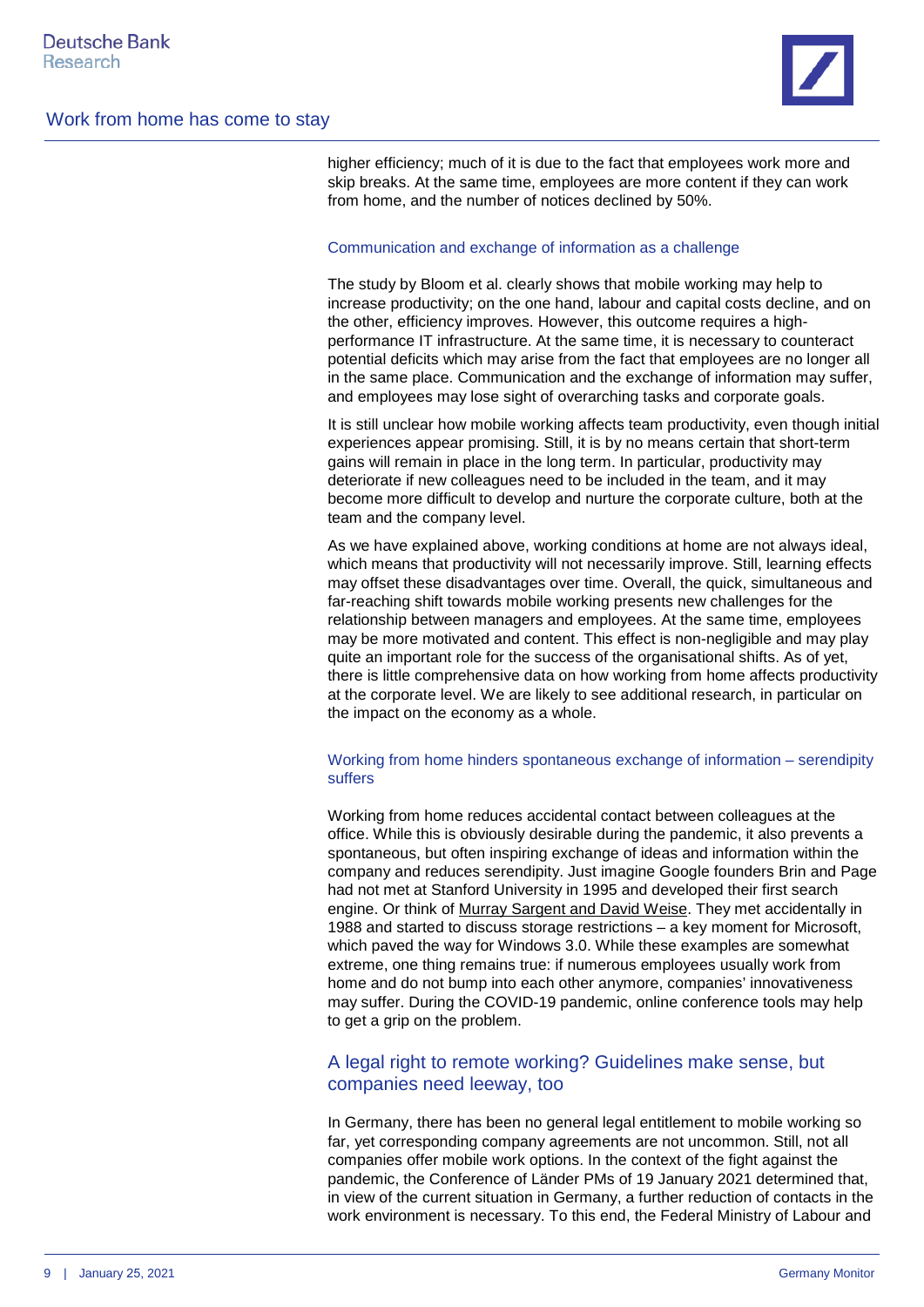

Social Affairs (BMAS) is to issue a decree obliging employers from 27 January to allow work from home wherever it is feasible. Irrespective of further legislative efforts, this Corona Occupational Health and Safety Ordinance will create a temporary general obligation to enable employees to work from home in the case of office work or comparable activities. This obligation is limited until 15 March 2021.

### Working from home not to become obligatory

Several political initiatives by the SPD and the Christian Democratic Workers Association (CDA) aim to prevent a shifting of expenses to employees if mobile working remains in place even after the pandemic. In that case, companies would be able to reduce office expenses, whereas employees would have to shoulder additional costs for mobile working. In addition, employees might even provide their own equipment and office furniture (tax allowance for mobile work starts here). Working from home might even become obligatory – a development reminiscent of companies' former practice of outsourcing simple tasks to home workers. In view of the current time-limited "work from home obligation", the discussion on a general right to work at home is likely to gain momentum again, especially with the upcoming election campaign (German federal elections on 26 September 2021). Nevertheless, this should not immediately inhibit the newly won flexibility; a regulation in collective agreements is preferable.

### Creating the legal framework for a dialogue between employees and employers

A general right to remote working, which does not take into account the specific situation of a company, would go too far. In any case, numerous companies have already found that it makes sense to give employees more freedom to choose where they want to work. What is needed is a legal framework for a dialogue between employees and employers that makes it possible to hammer out the details at the level of the individual company. This framework might be based on current provisions for part-time work and their implementation. In any case, strict rules (for example concerning the number of days to be spent at the office or at home) should be avoided, as flexibility is the key advantage of remote work.

# The situation in Germany: Mobile working is not the same as teleworking

In Germany, working from home usually implies that employees engage in some form of EDP-assisted work, but do not do so at their regular desk in the office. As a rule, this is in fact "mobile working" pursuant to the definition of German law, not "teleworking". In English, the usual terms are "remote work", "mobile office" or "work remotely". In Germany, there is an important legal difference between "mobile" and "teleworking". In November 2016, the German Ordinance on Workplaces (Arbeitsstättenverordnung, ArbStättV) was amended to include a definition of teleworking. In contrast, there is no clear definition of "mobile working". Pursuant to section 2 subs. 7 of the Ordinance, "tele workstations" are "installed permanently by the employer in the workers' private sphere". The employer also has to provide and install the necessary "furniture [and] work tools". In contrast, mobile working – the most common option during the COVID-19 pandemic – implies that employees use their own infrastructure and communications equipment.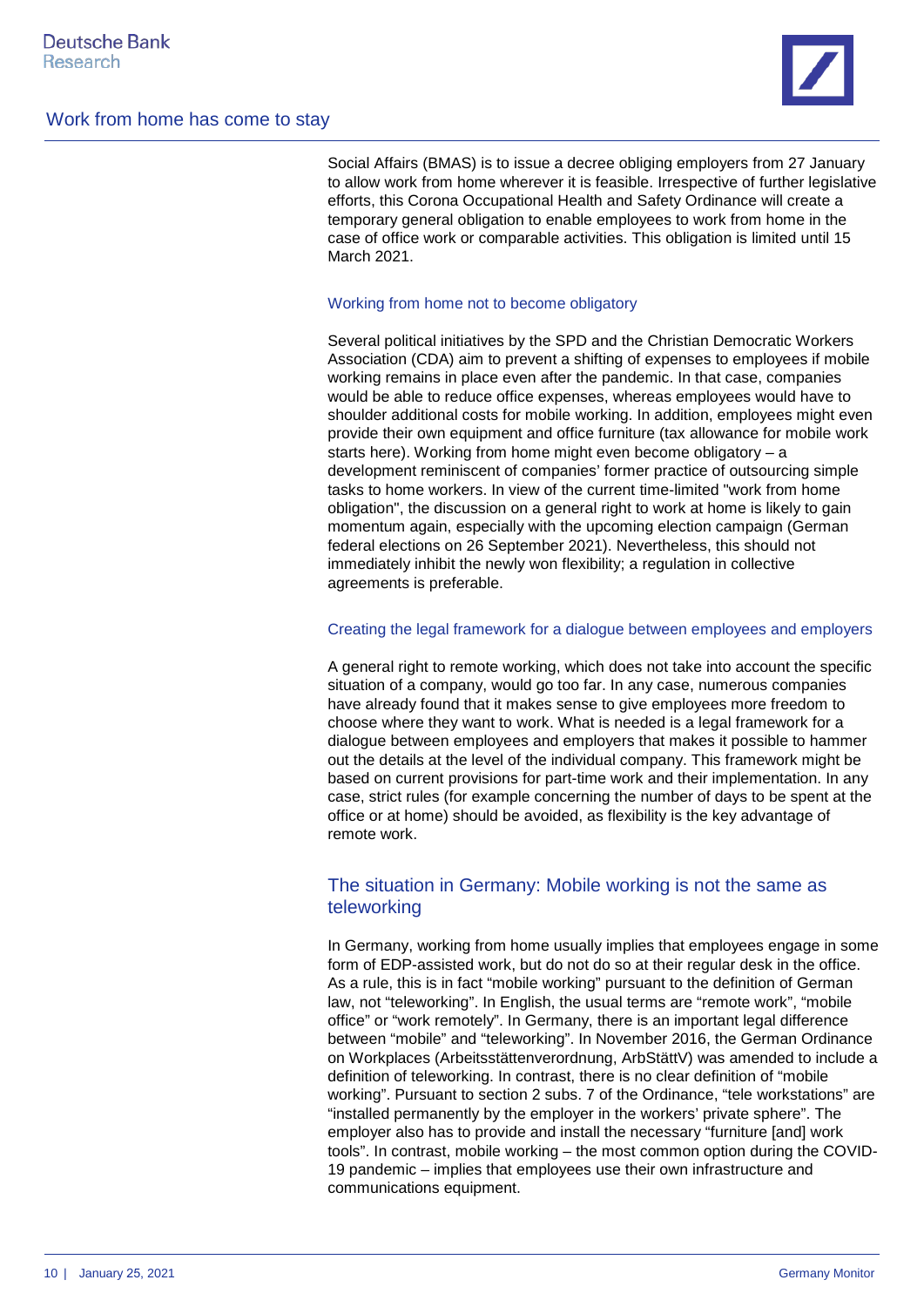

This was particularly important before the recent decision to introduce a lumpsum tax allowance for working from home because many employees do not have a tax-deductible separate study and the tax allowance for the commute diminished because people did not have to commute to work anymore. Still, commuting expenses fell, too. In addition, many employees may not own highperformance IT equipment. Many companies already provide their employees with notebooks or monitors for mobile working or subsidise the purchase of upto-date IT equipment. In addition, time saved by not commuting to work may be regarded as a compensation, despite taxation disadvantages. During the current crisis, many employees may be quite willing to work from home, particularly since the COVID-19 pandemic will remain a problem until vaccines are widely available. In addition, the labour market situation has become more difficult and will probably make people more willing to compromise.

Germany: Demographic change points to a significant decline in the labour force

Demographic projection of the German labour force (people aged 20 - 65 years), '000



Source: Federal Statistical Office

# Remote working may increase workforce participation against the background of demographic change

Demographic developments will considerably reduce the German workforce, largely because the baby boomers are going to retire in the coming 25 years. The latest calculations by the Federal Statistical Office suggest that the German workforce (i.e. the number of those aged  $20 - 66$ ) may shrink by 3.5 million by 2030, assuming that net migration is moderate (221,000) and workforce participation is relatively low (remaining at the average of the years 2017 – 2019). Even if net migration was up by 100,000, the workforce would still decline by about 3 million. A considerable increase in people's actual working lives or higher workforce participation are the only ways to mitigate the demographic development. According to projections by the Federal Statistical Office, higher workforce participation would reduce the shrinkage to just below 1.6 million; including higher net migration, the workforce would still decline by 1.15 million.

These figures underline just how important high workforce participation is. Remote working results in more flexible working hours and a larger choice of workplaces. This may make people more interested in working at all. Individual time and cost savings (see above) reduce the opportunity costs of working. This may be particularly important to parents or future parents. In addition, many workers may want to take care of family members.

# Potential compliance and data protection issues

Mobile working has become quite common due to the coronavirus pandemic – and that makes it necessary to pay more attention to compliance and data protection issues.[5](#page-10-0) As workers move from offices to their homes, potential risks surface which both employers and employees can minimise or completely avoid at the regular office. For example, access to rooms where sensitive data are processed is usually restricted. At home, however, employees may put their laptops on the kitchen table or anywhere else where any household member might take a look at it. Moreover, people's homes are usually not equipped for regular office work, particularly not if two or more people work from home at the same time. Confidential phone calls, for example, may be overheard, perhaps even by a next-door neighbour. These examples show how just how easily risks may materialise, even if precautions are taken. Employees should be made aware of such issues, besides being made to comply with high security standards and clear compliance guidelines.

<span id="page-10-0"></span><sup>5</sup> See Grunau, Philip, Kevin Ruf, Susanne Steffes, and Stefanie Wolter (2019). Home office offers advantages, but also has pitfalls. IAB Brief Report 11, 2019, p5.